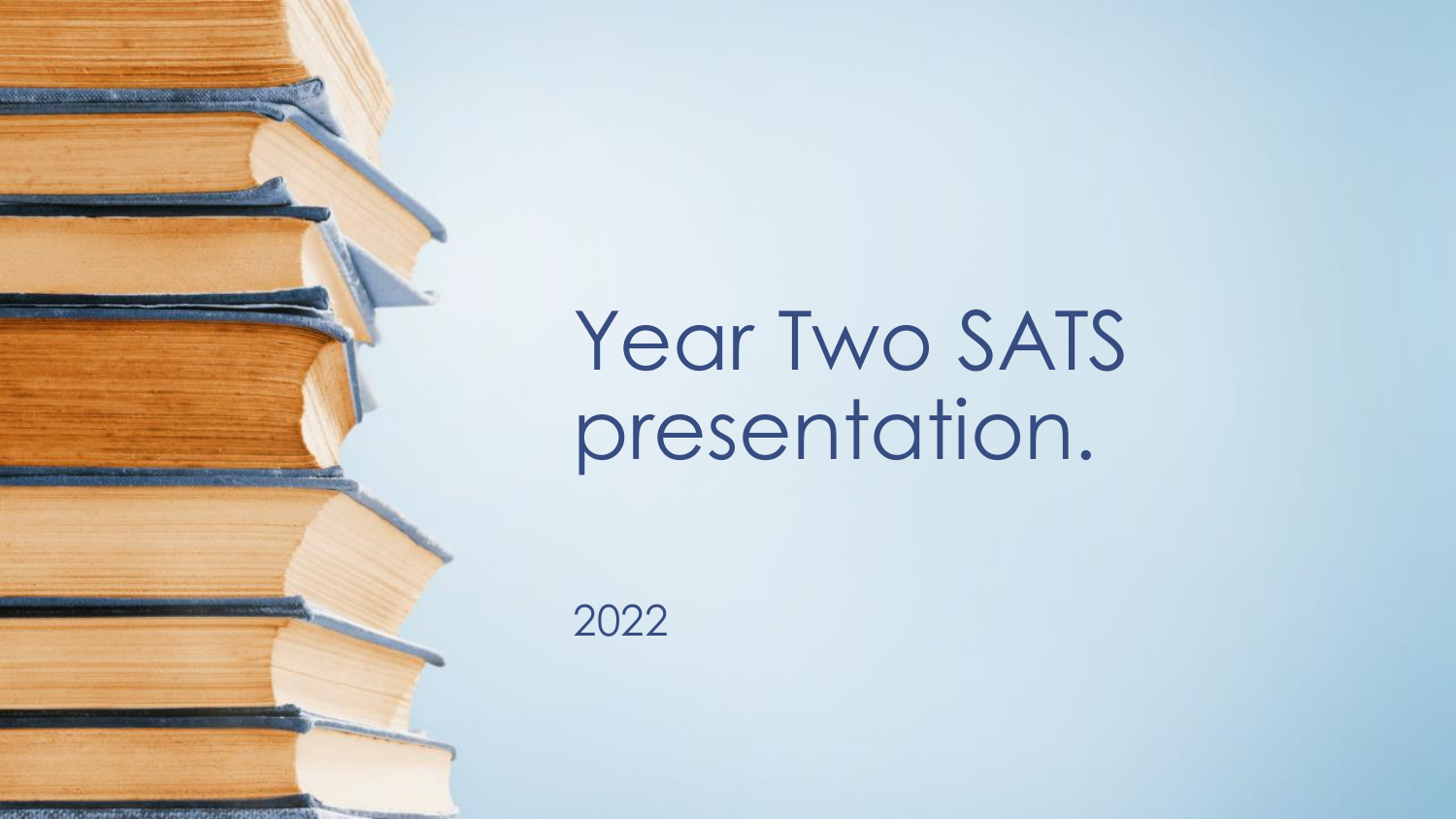## Aims of the session

- To give a brief explanation of the assessments which will be carried out in the summer term for children in Year Two.
- To explain how these assessments will be carried out at John Ray Infants.
- To reassure you!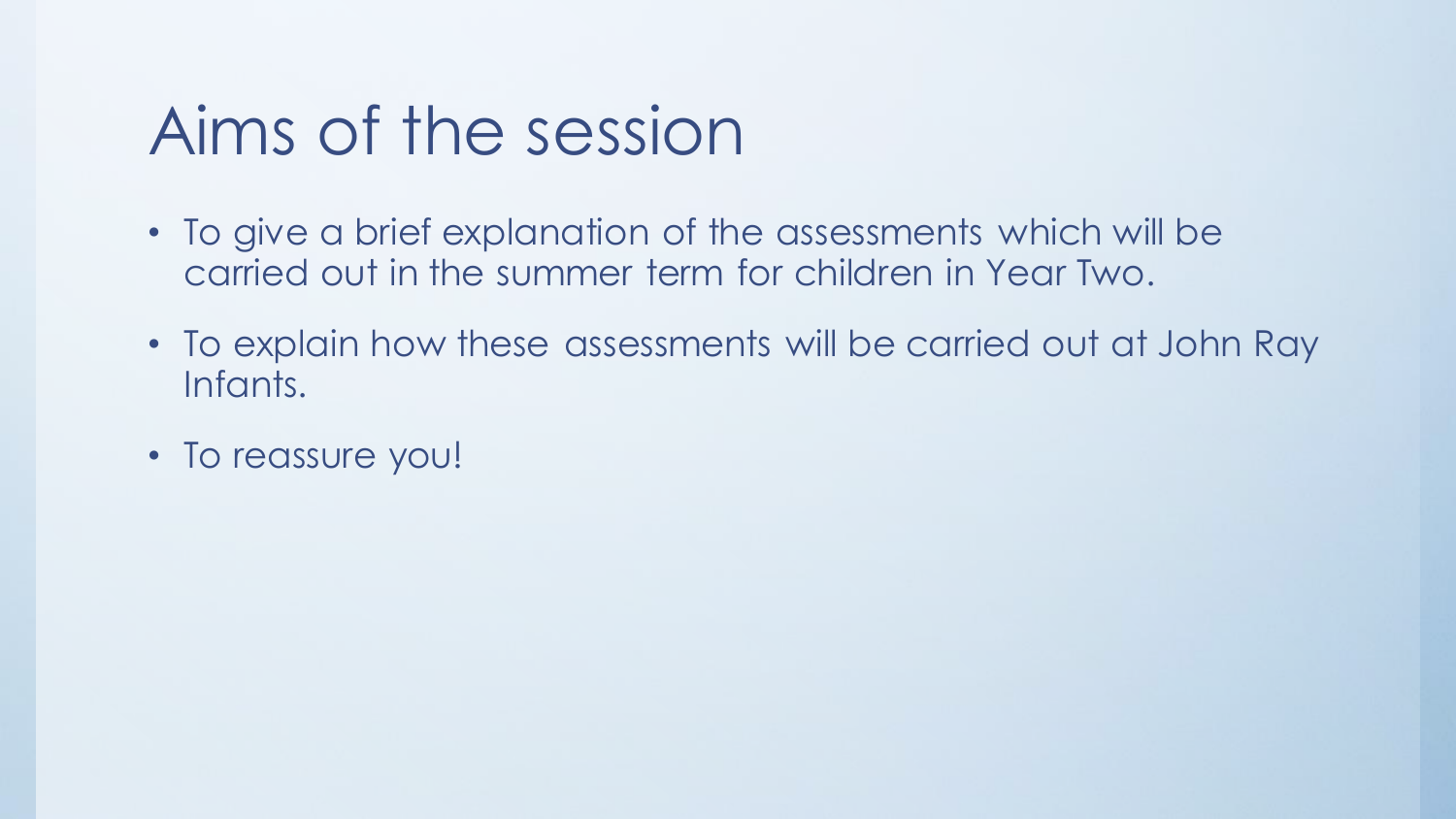#### **Quizzes not tests.**

The most important thing is that we do not call the tests tests!! They are quizzes…which we do all of the time. This is to ensure the children do not worry and just carry on doing what they have always done. Children love a quiz!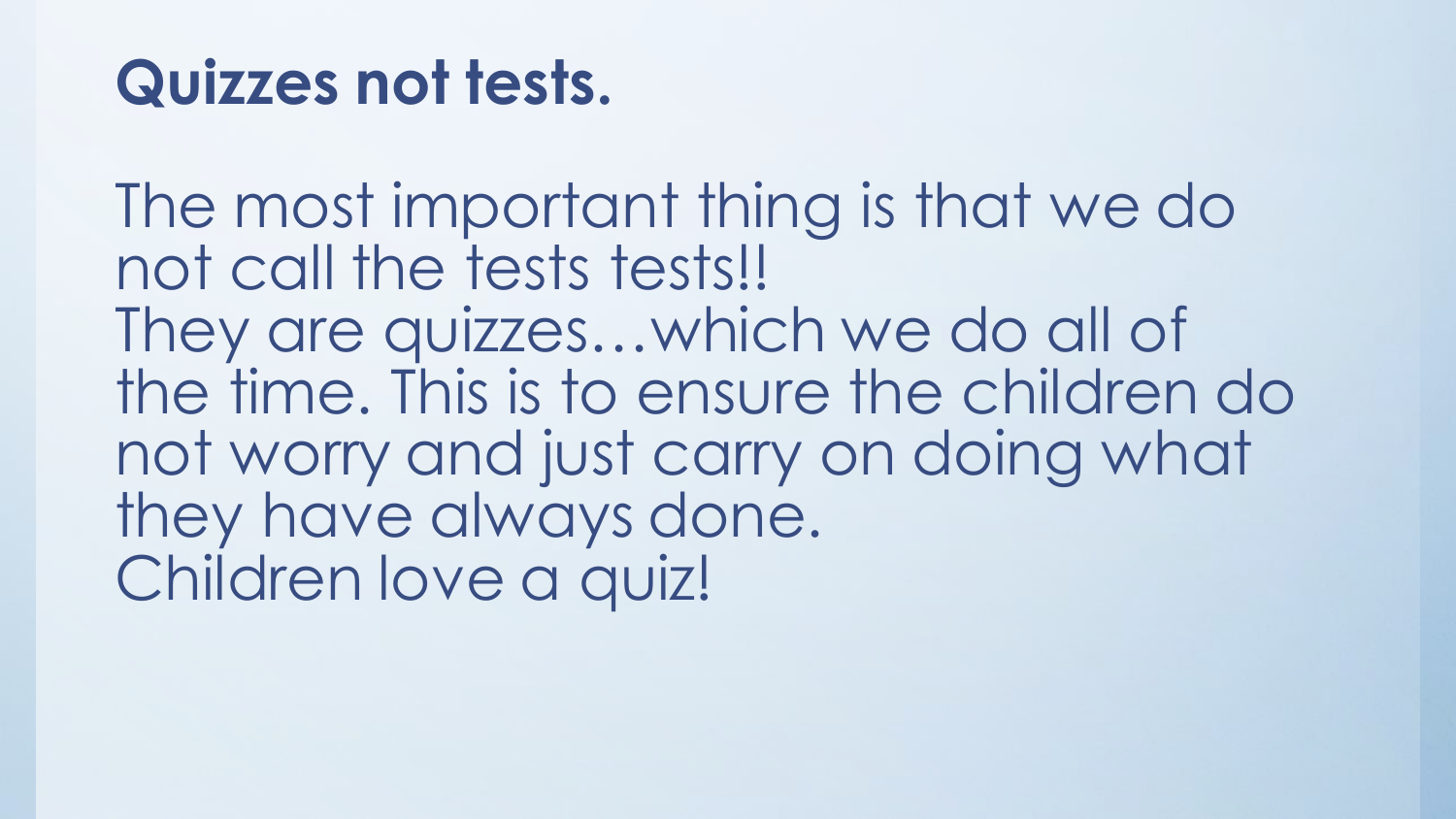# So, what are SATS assessments (Quizzes)?

- In 2014/15 a new national curriculum framework was introduced by the Government.
- Throughout your child's time at school we are assessing and monitoring their progress. TLR's we talk to you about this progress.
- We use lots of different ways of assessing what your child knows and the skills they have against this national curriculum.
- The SAT's are just another small part of this picture.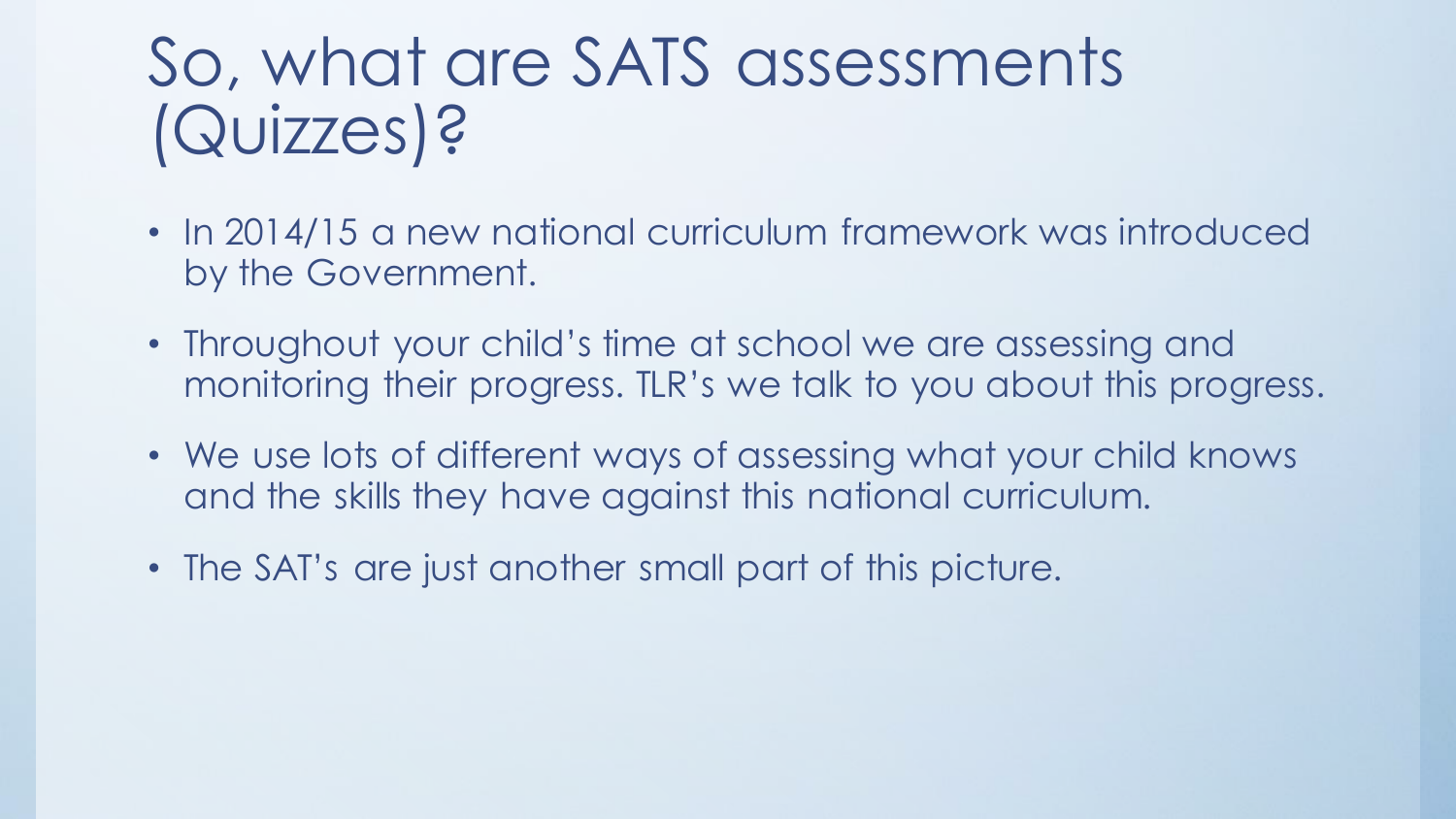# What you will see at the end of the year.

**So using all the evidence we have gathered over the year you will be told whether you child has**

- **met the 'national standard '** in the curricular area.
- **exceeded the national standard** and demonstrated a higher than expected knowledge of the curriculum for their age.
- **not yet met the national standard** and performed below that which is expected for their age.
- You might also hear it described as working blow, at or above age related expectations. (A.R.E)
- None of this should be a surprise at the end of the year as your TLR meetings should give you this information.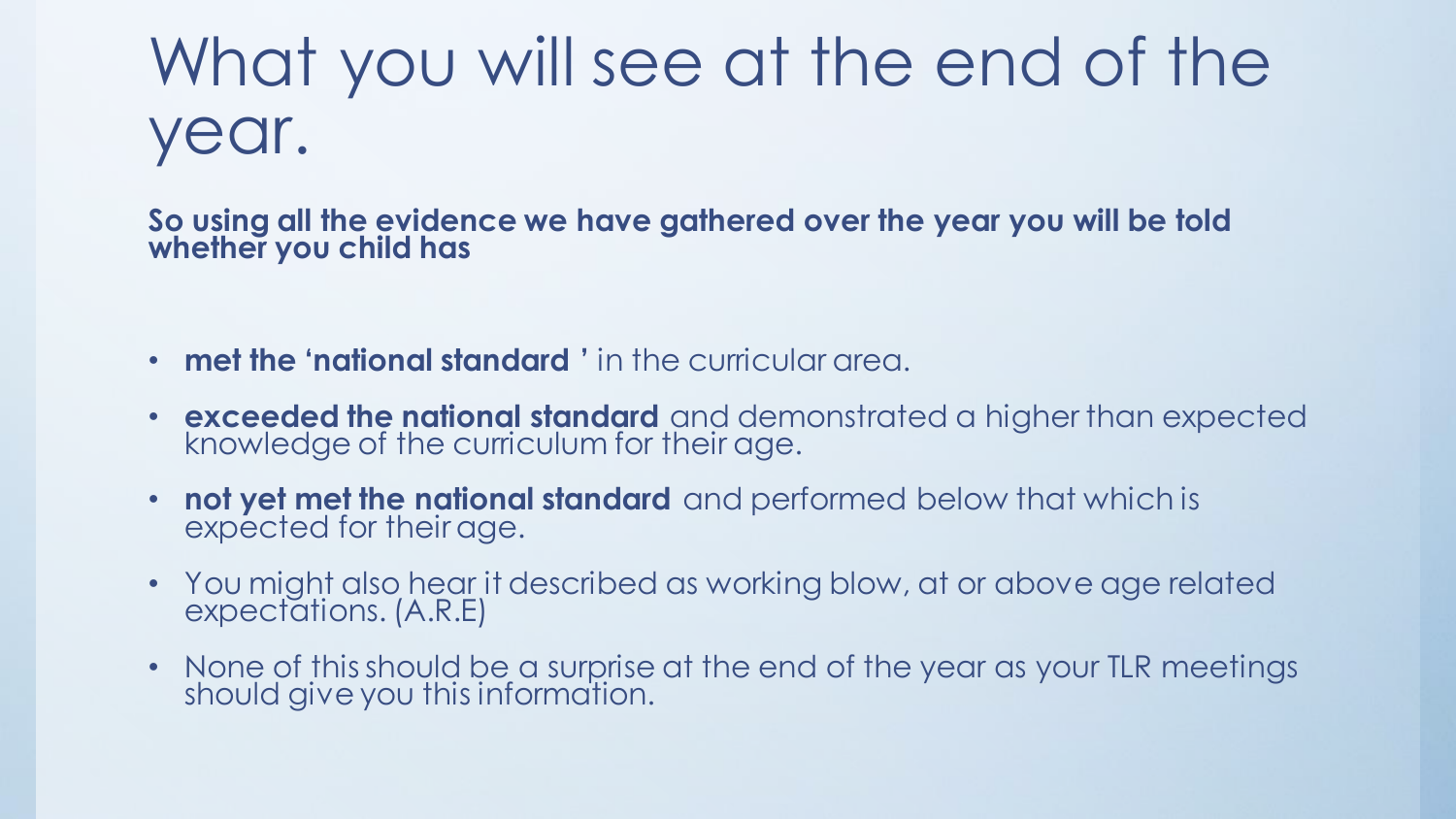#### At the end of Year 2, children will take SATS in:

- Reading; (including reading comprehension)
- Spelling:
- Maths.
- The quizzes are due to take place in **May**.
- Writing children's writing will be assessed by the teacher on writing they produce on a regular basis across a range of subjects and will be moderated across the year group. We also do a special piece of writing in the SAT's weeks to add to our evidence.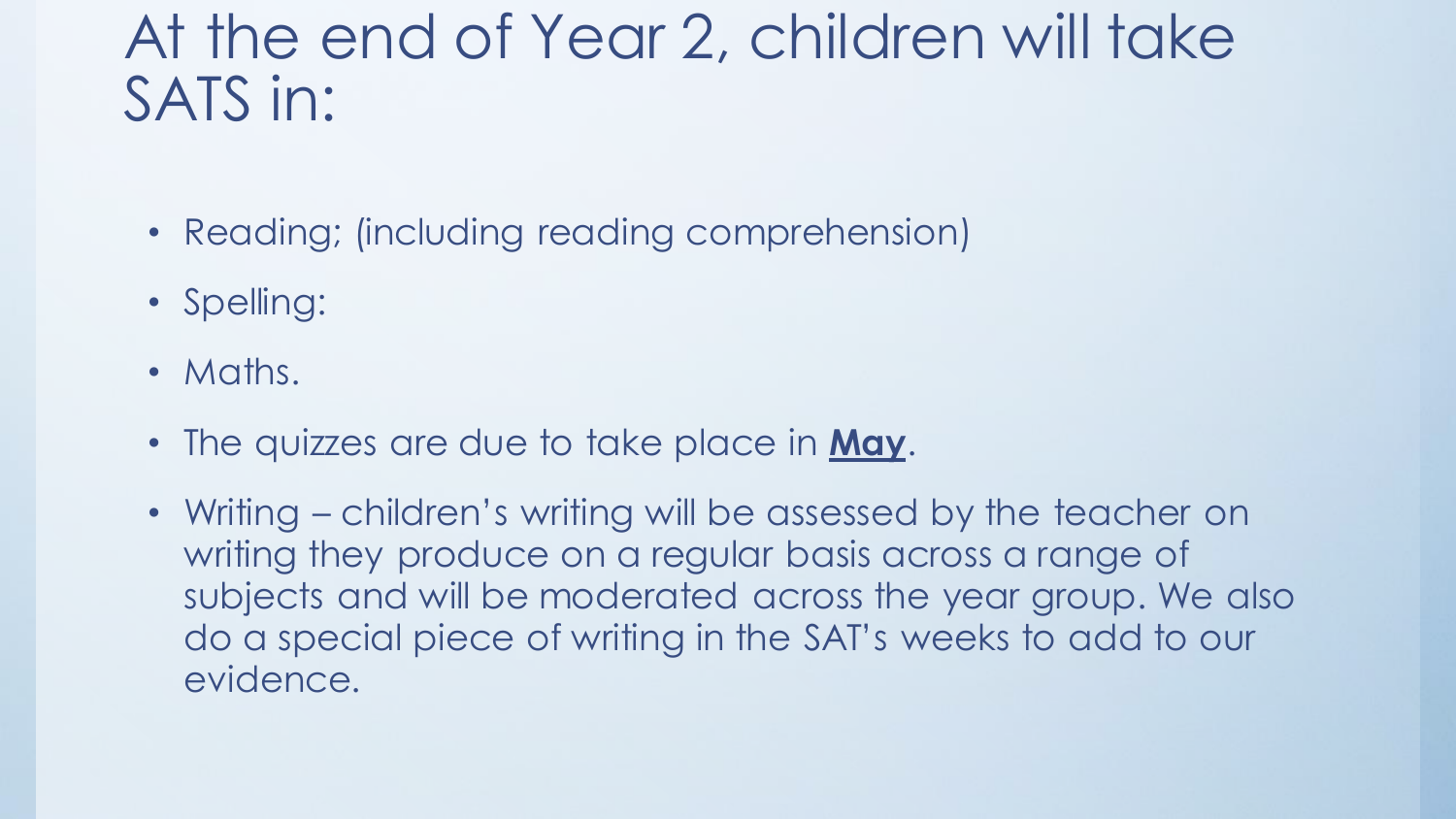# Reading.

- The Reading Test will consist of two separate papers:
- Paper 1 Contains a selection of texts totalling between 400 and 700 words with questions about the text. This test provides the children with written information to read and questions to answer.
- Paper 2 Contains a reading booklet of a selection of passages totalling 800 to 1100 words. Children will write their answers to questions about the passage in a separate booklet.
- Most but not all children will sit the second reading test. This is more of a traditional comprehension exercise with a longer passage of text and a series of questions that require retrieval of information or the meaning of phrases and inference skills
- The texts will cover a range of poetry, fiction and non-fiction.
- Questions are designed to assess the comprehension and understanding of a child's reading.
- Some questions are multiple choice or selected response, others require short answers and some require an extended response or explanation.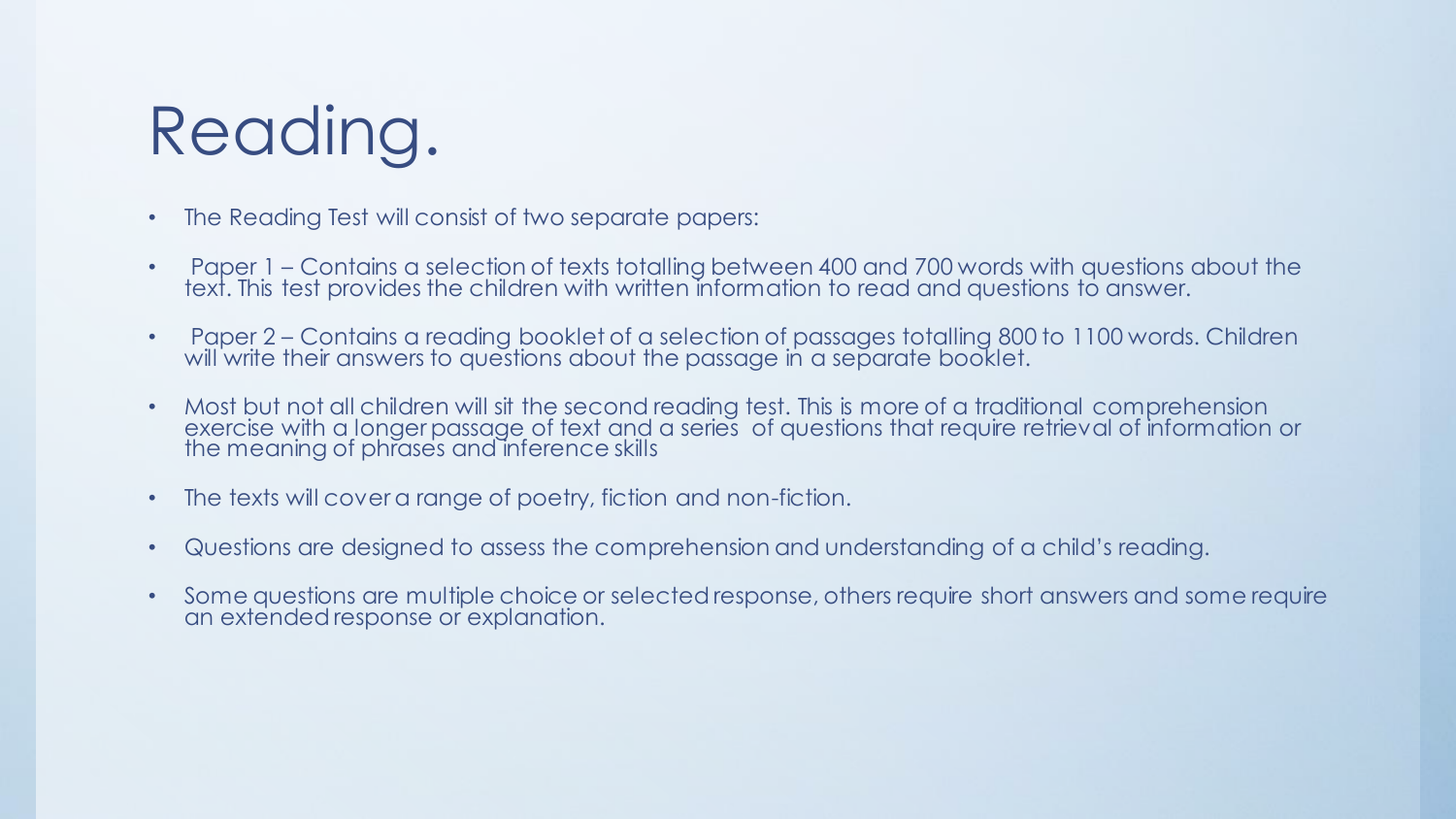### Example of reading questions.

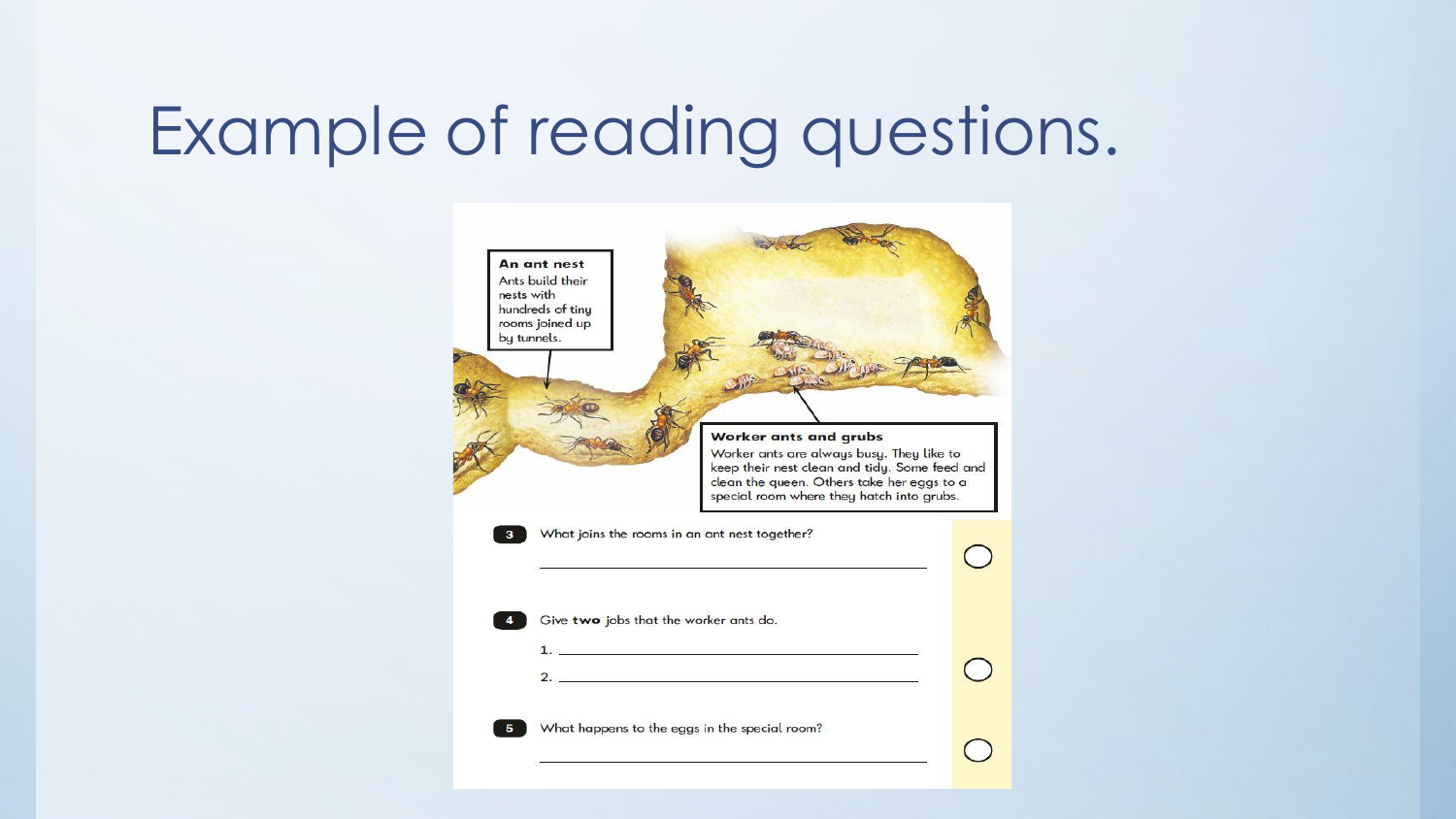### Maths

- Children will sit two tests: Paper 1 and Paper 2:
- Paper 1 is for arithmetic, lasting approximately 25 minutes and worth 25 marks. It covers calculation methods for all operations. (+,-,x, ÷)
- Paper 2 covers problem solving, reasoning and mathematical fluency, lasts for approximately 35 minutes and is worth 35 marks.
- The children will still require calculation skills and questions will be varied including multiple choice, matching, true/false, completing a chart or table or drawing a shape.
- Some questions will also require children to show or explain their working out.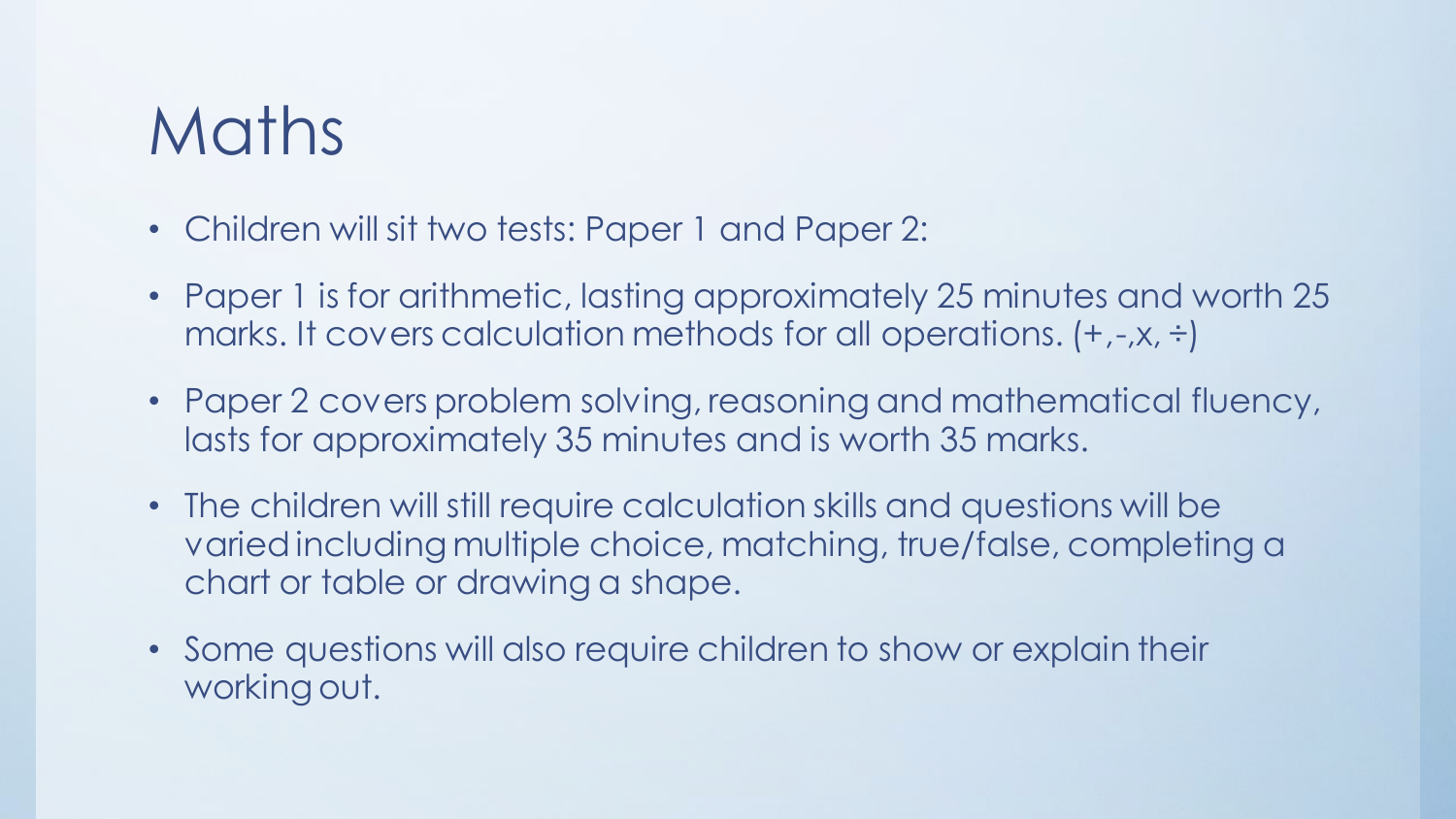#### Examples of questions the children may be asked.



Sita puts 2 shoes in each of these boxes.

How many shoes are there altogether?

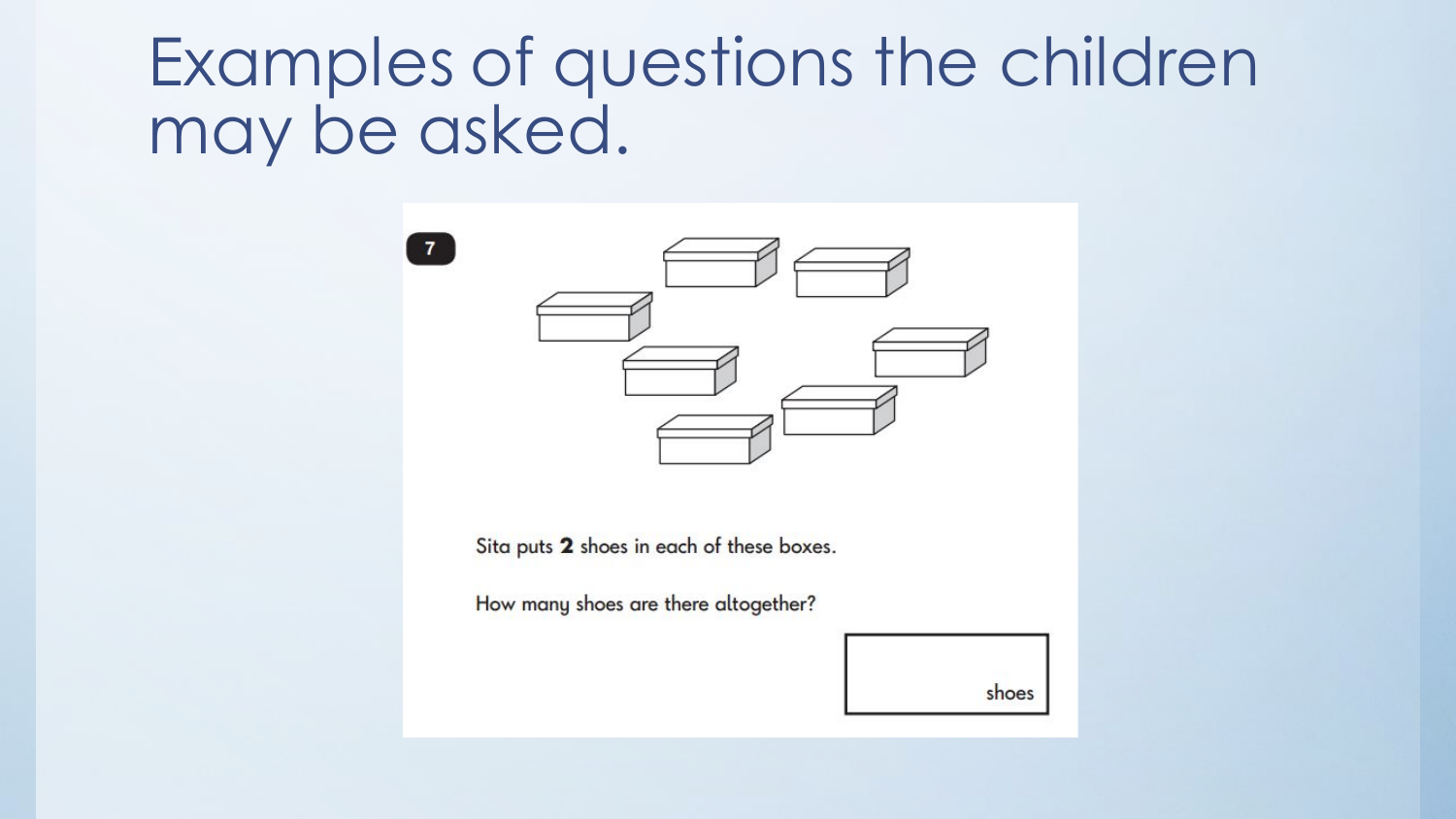

Write a digit in each box to make the sum correct.

 $+$ 7 3 8 =



| Ben has 13 crayons.<br>13                                  |  |
|------------------------------------------------------------|--|
| am<br>Crayons                                              |  |
| Here are Abdul's crayons.                                  |  |
| How many crayons does Abdul have?                          |  |
| UD.<br>Crayons<br>Crayons<br>Crayons<br>Crayons<br>Crayons |  |
| crayons                                                    |  |
|                                                            |  |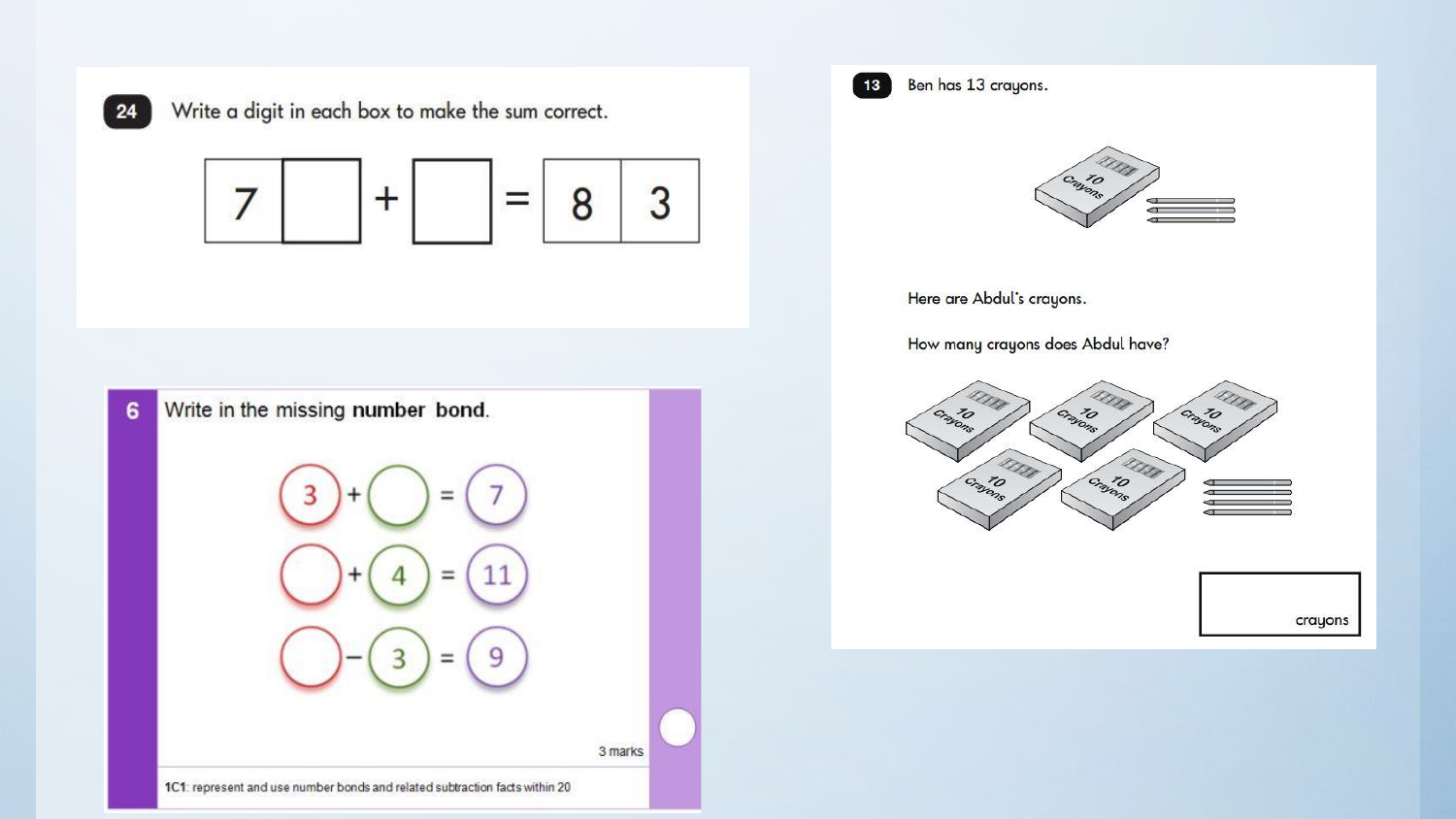# Spelling

• In the spelling test, the teacher reads out 20 sentences which use the word to be spelt in context. As with the maths test the spellings get harder towards the end of the test.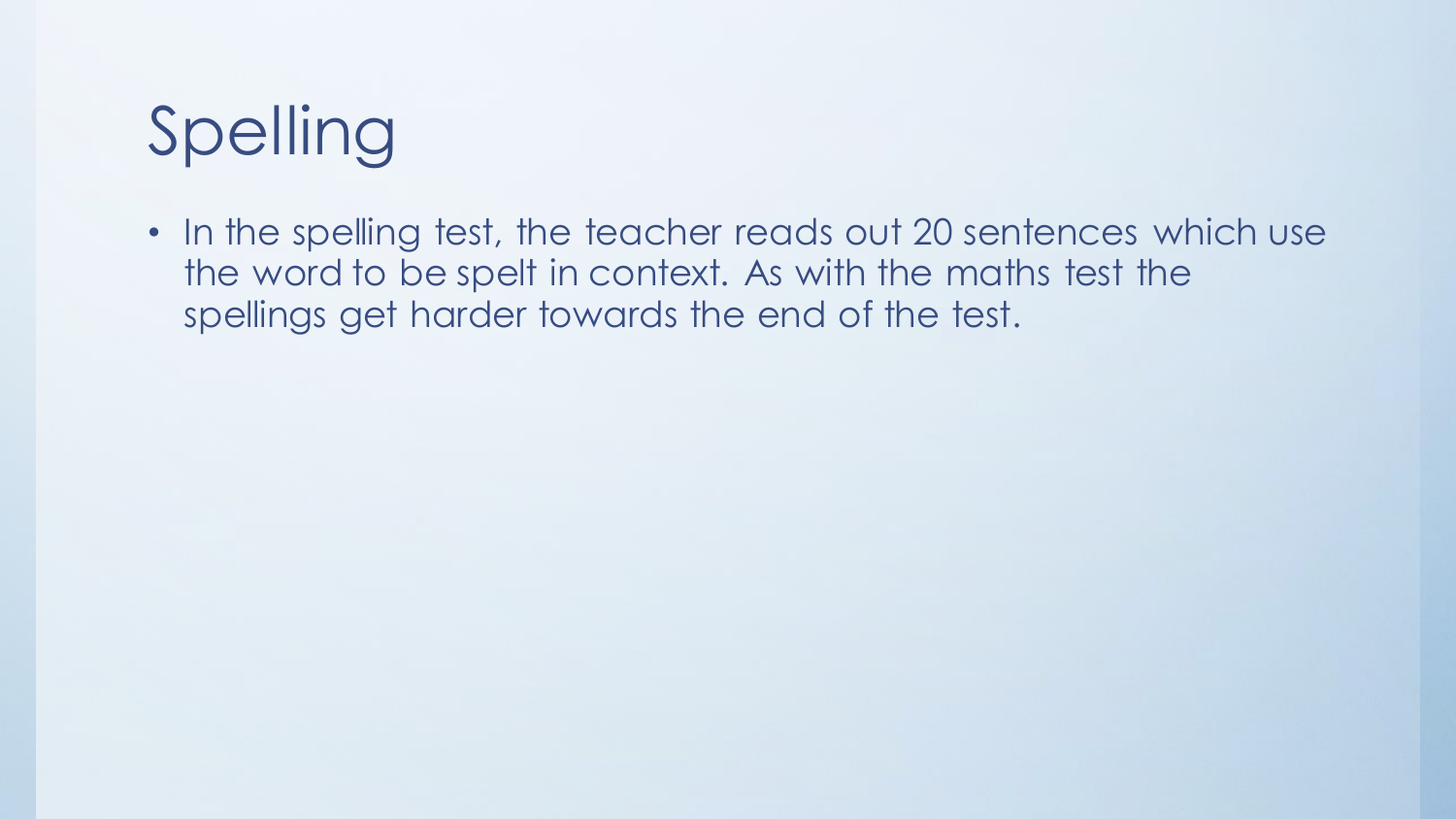### How you can help…….

- First and foremost, support and reassure your child that there is nothing to worry about and that they should always just try their best. Praise and encourage!
- Ensure your child has the best possible attendance at school.
- Support your child with any homework tasks. Reading, spelling and arithmetic (e.g. times tables, number bonds) are always good to practise.
- Talk to your child about what they have learnt at school and what book(s) they are reading (the character, the plot, their opinion).
- Make sure your child has a good sleep and healthy breakfast every morning!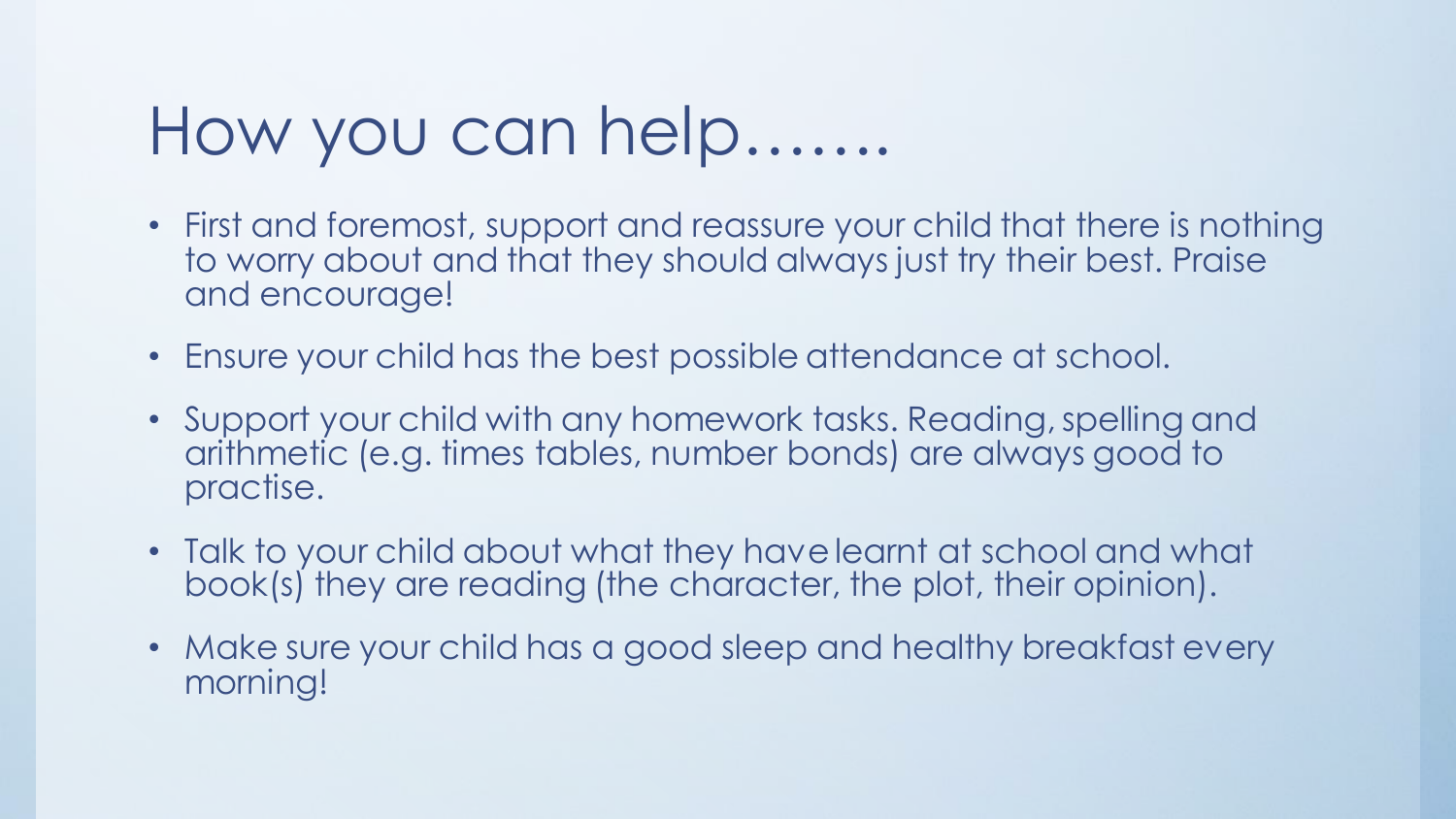#### Administration and timings.

#### **The quizzes will take place in the weeks beginning the 16th and 23rd of May**

External moderation of these assessments will take place during June. Not all schools will be externally moderated.

As a school, we will moderate our judgements across the teachers in Year Two and through the schools which belong to our Notley Family of schools.

We do not tell you the scores the children get in the tests.

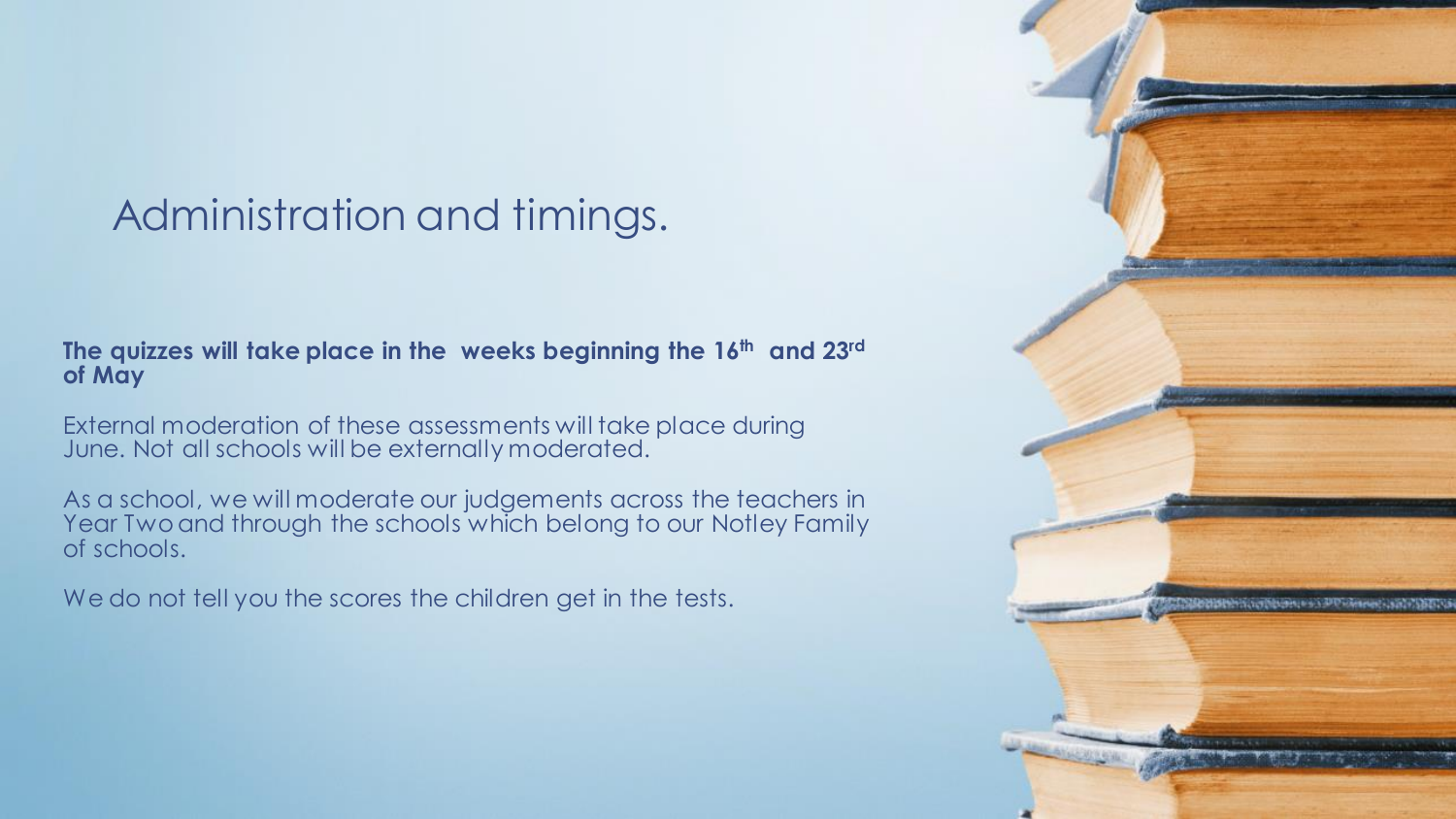## What will we do?

- Every day, the teachers plan exciting, engaging and challenging work for the children.
- The children will get lots of practice on how they can answer the questions that they will be completing. They will learn what is expected of them through regular opportunities to see how the work will be laid out.
- The children may not even realise they are being tested because the teachers will keep things very low key, inviting them to do some 'special work'.
- We will give the children lots of breaks, lots of encouragement and lots of support!